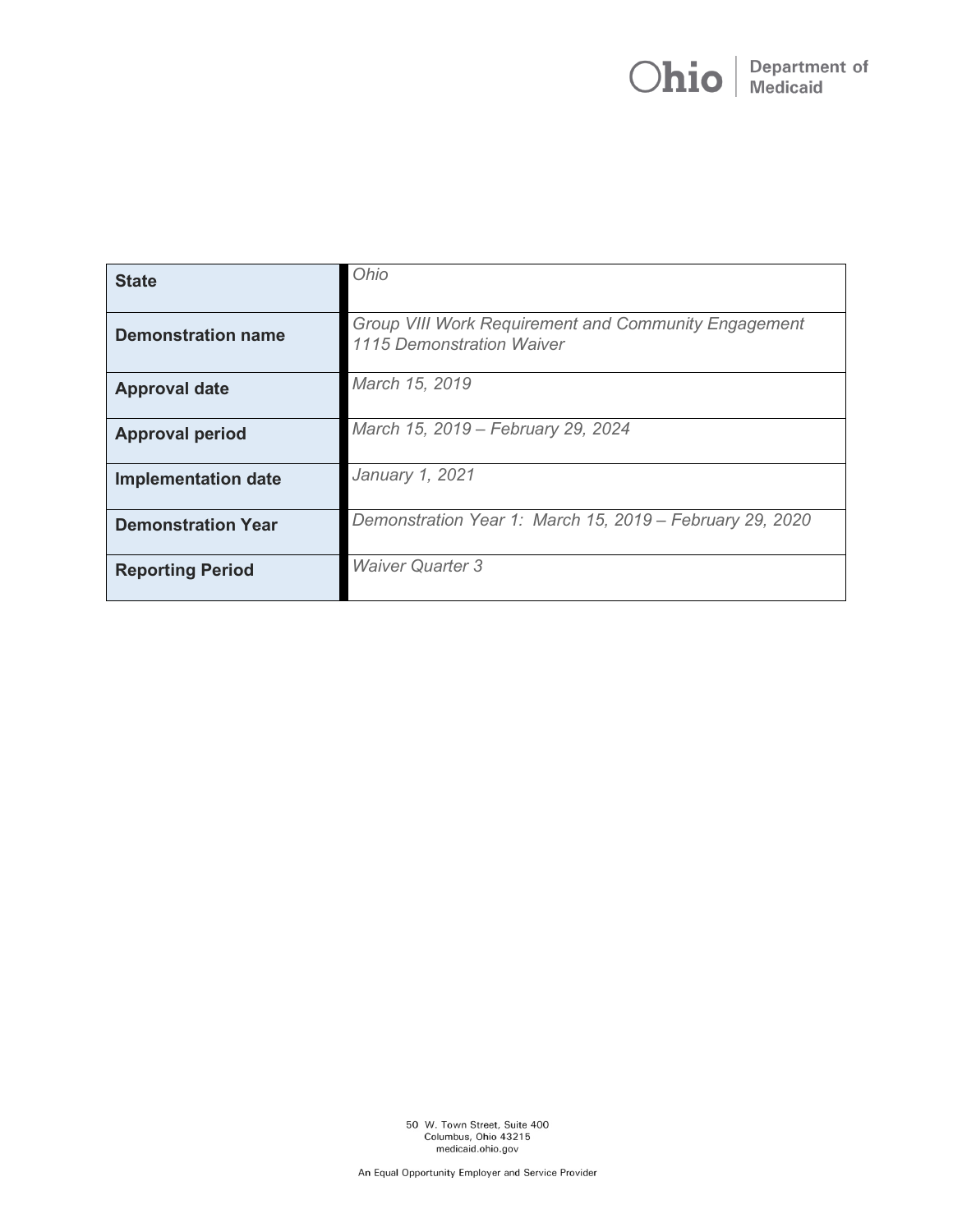

# **Table of Contents**

50 W. Town Street, Suite 400<br>Columbus, Ohio 43215<br>medicaid.ohio.gov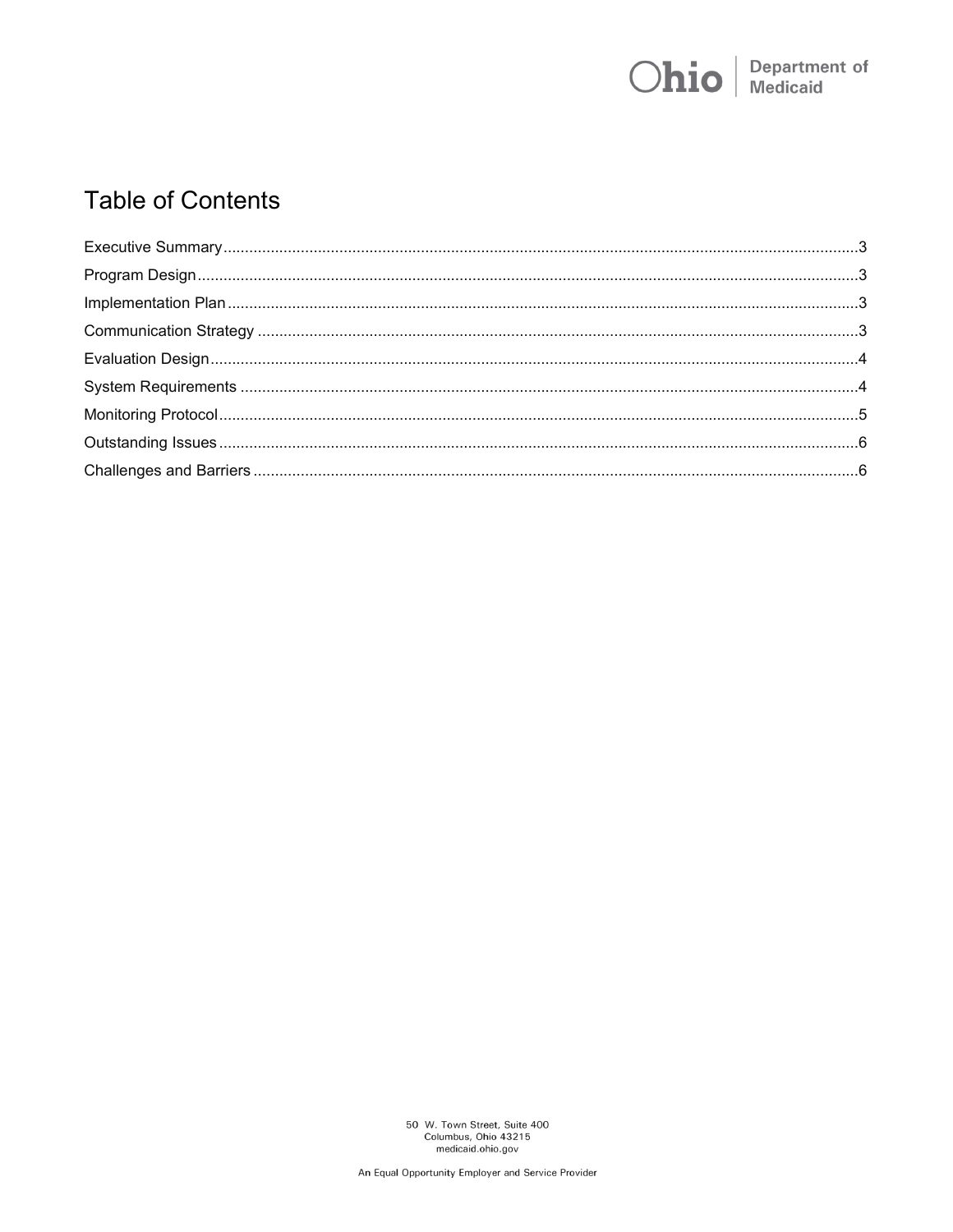# <span id="page-2-0"></span>Executive Summary

Since approval of Ohio's *Group VIII Work Requirement and Community Engagement Demonstration* (the Demonstration) on March 15, 2019, the Ohio Department of Medicaid (ODM) has developed a comprehensive strategy to prepare for go-live on January 1, 2021. A work plan has been developed to provide a roadmap for development of the Work and Community Engagement Requirement (the Requirement), which has been, and will continue to be, used by ODM to monitor progress toward implementation.

The third Quarterly Monitoring Report provides a general operational status regarding implementation rather than reporting on the components described in special terms and conditions (STC) 35. It is important to note that this report is limited to activities that occurred during this reporting period. Rather than repeating specific activities previously reported, the information included in the third Quarterly Monitoring Report reflects new information to the greatest extent possible regarding planned activities and milestones achieved (e.g., specific components of the communication plan that were described in the second Quarterly Monitoring Report have been omitted here).

The third Quarterly Monitoring Report uses the same format as previous reports and organizes information in the following subsections: Program Design, Implementation Plan, Communication Strategy, Evaluation Design, System Requirements, Monitoring Protocol, Outstanding Issues, and Challenges and Barriers. ODM remains committed to transparency and oversight. Staff will continue to work with CMS to summarize appropriate and relevant information in this and future monitoring reports.

# <span id="page-2-1"></span>Program Design

ODM continues to evaluate the program design and communicate regularly with key stakeholders, such as the Ohio Department of Job and Family Services (ODJFS), to ensure issues are addressed. Process flows continue to be finalized as design features are fine-tuned.

# <span id="page-2-2"></span>Implementation Plan

The draft Implementation Plan was submitted to CMS on October 11, 2019.

# <span id="page-2-3"></span>Communication Strategy

ODM described several of the key components of its broad Communication Plan in the second Quarterly Monitoring Report (e.g., plans for website updates, member communication via mail, beneficiary notices, etc.). ODM continues to work with internal and external partners to refine and improve the activities described in its Communication Plan.

The second Quarterly Monitoring Report also described the following specific beneficiary communication activities prior to implementation, which will continue to occur through the noted date:

• Beneficiaries will receive updates regarding the Requirement via a combination of the agency's website, social media, and direct email and postal notices beginning six months prior to the implementation date.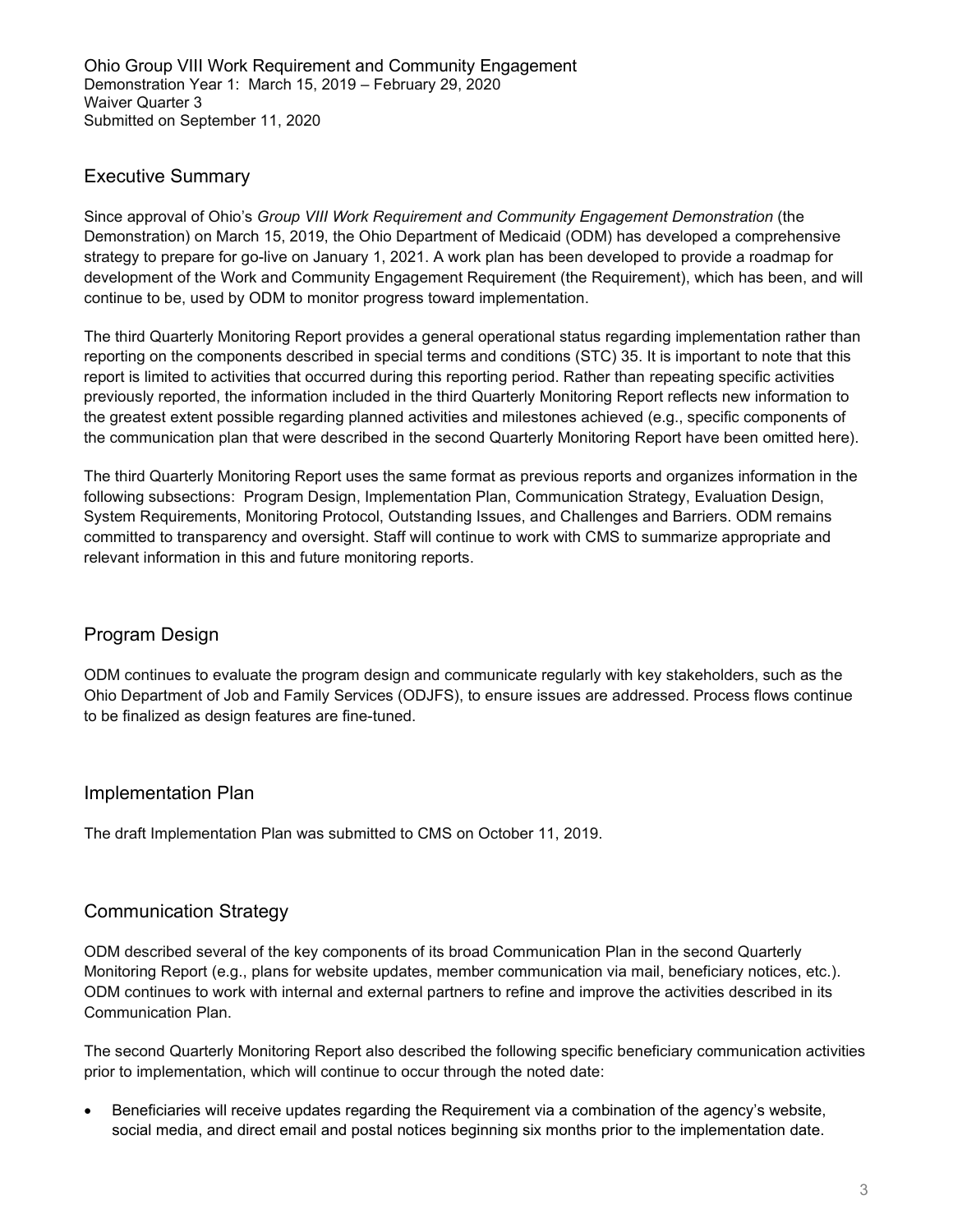Ohio Group VIII Work Requirement and Community Engagement Demonstration Year 1: March 15, 2019 – February 29, 2020 Waiver Quarter 3 Submitted on September 11, 2020

• Existing beneficiaries will receive mailed notices regarding general Requirement policies through the month prior to implementation.

# <span id="page-3-0"></span>Evaluation Design

The draft Evaluation Design was submitted to CMS on October 8, 2019. On December 9, 2019, CMS provided feedback to ODM regarding the draft Evaluation Design. ODM is working to incorporate the CMS feedback into the Evaluation Design and plans to resubmit the draft to CMS during the next quarter of Demonstration Year 1 for final approval.

# <span id="page-3-1"></span>System Requirements

System requirements broadly describe the updates needed in the state's information technology (IT) systems to support implementation of the Requirement. The goal of system requirements work is to have all IT systems and system outputs (e.g., beneficiary compliance determinations, notices of action, etc.) developed and thoroughly tested prior to implementation. The plan for implementing system changes broadly follows a formal system requirement process that informs the system design that is then used to direct system development.

System design sessions, which began in October 2019 and are expected to conclude during the week of January 20, 2020, have supported development of system design documents that will be used as the basis for system development. Design sessions included the cross-functional and cross-agency resources who participated in the requirements gathering sessions. In addition to designing the systems to support the Requirement, the design sessions included development of complementary outputs such as notices of action (NOAs), forms, and reports.

The following IT systems were the focus of the requirements phase and will continue to be discussed during the design phase, which is scheduled to begin in mid-February.

#### • **Ohio Benefits**

Ohio Benefits is a state system that ODM uses to determine and manage Medicaid eligibility. Design sessions are expected to conclude during the week of January 20, 2020. Development sessions are projected to begin in mid-February and focus on developing functional design documents and coding work needed to update IT systems.

#### • **OhioMeansJobs**

OhioMeansJobs is a website that county Job and Family Services (JFS) workers currently use for the state's existing SNAP work requirement. Inclusion of Medicaid's Requirement will be considered in planned work on the site's redesign.

#### • **Interactive Voice Response (IVR)**

ODM has identified a list of enhancements to its IVR system to support beneficiary questions and compliance with the Requirement. A few of these enhancements include the following:

 $\circ$  New Requirement-specific phone queue available to beneficiaries and county JFS workers.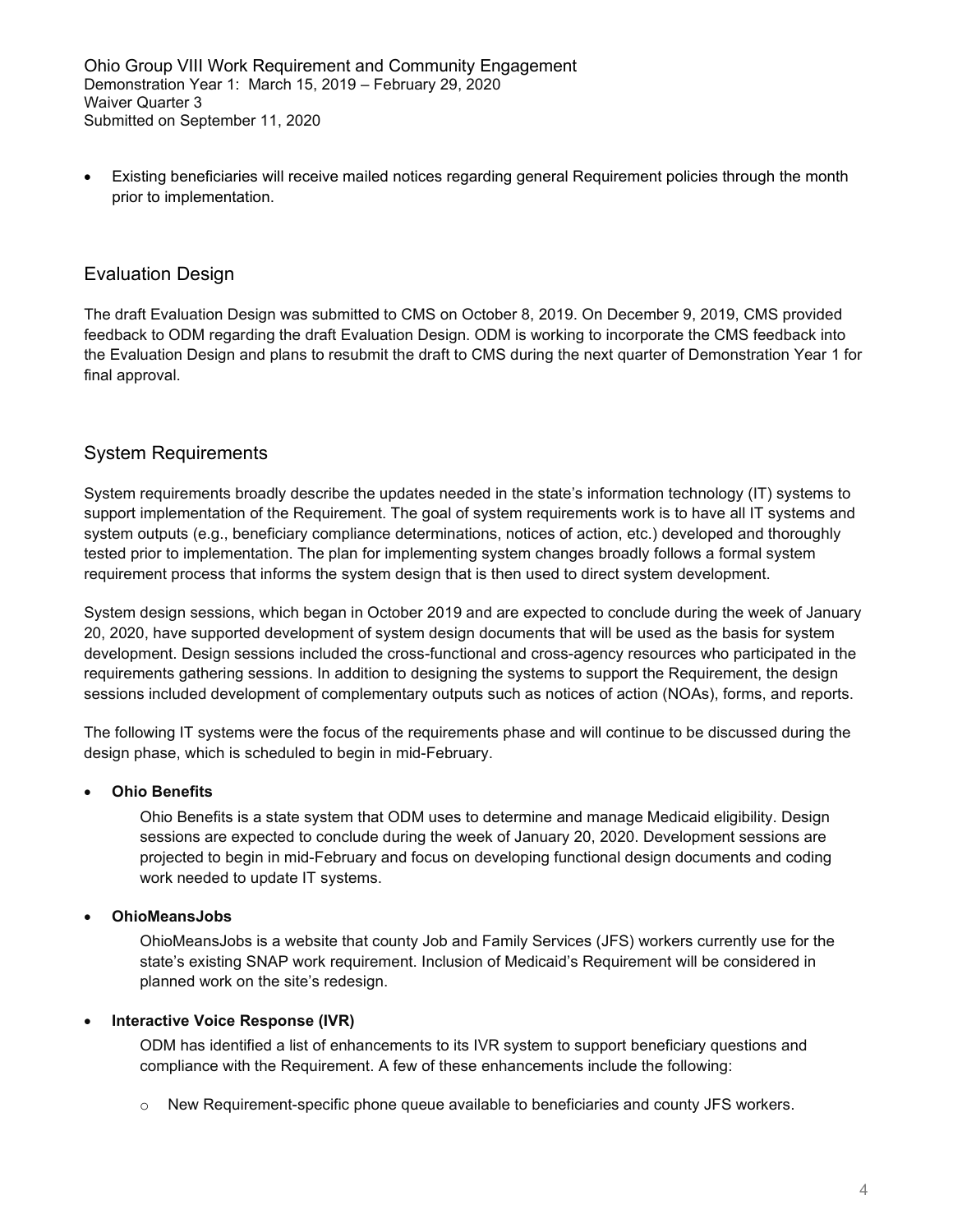Ohio Group VIII Work Requirement and Community Engagement Demonstration Year 1: March 15, 2019 – February 29, 2020 Waiver Quarter 3 Submitted on September 11, 2020

- $\circ$  Audio signature will be established for appraisal and acknowledgement forms.
- o Requirement-specific call reporting statistics.
- o Messaging capabilities (voice and SMS) to beneficiaries to provide reminders regarding Requirement forms due and those received.

#### • **Enterprise Document Management System (EDMS)**

EDMS is an existing system that houses beneficiary forms and scanned documents for Medicaid. ODM has determined the list of system requirements needed to accommodate forms associated with the Requirement and to add taxonomy to scanned documents to identify Requirement forms specifically.

#### • **Medicaid Information Technology System (MITS)**

The following Requirement-specific updates will be made to MITS:

- $\circ$  The MITS Eligibility Update (330) interface will be modified to edit, accept, and store information from Ohio Benefits regarding beneficiary Requirement status.
- $\circ$  MITS panels will be modified to display beneficiary information related to the Requirement.
- $\circ$  The MITS Provider Portal will be modified to display beneficiary information related to the Requirement.
- o MITS transactions (e.g., 834C, 834F, 270/271) will be modified to contain information related to the Requirement.
- o MITS will be modified to interact with other systems (e.g., Ohio Benefits, Enterprise Data Warehouse) so that relevant information can be shared (e.g., information regarding automatic exemptions from the Requirement because of medical information or eligibility status, etc.).

#### • **Enterprise Data Warehouse (EDW)**

EDW is an existing system that stores Medicaid data for reporting. System requirements for Requirement data storage in the EDW have been completed. Data transmission from Ohio Benefits to the EDW is in the process of being developed and testing is scheduled for October 2020.

#### <span id="page-4-0"></span>Monitoring Protocol

ODM received an extension from CMS to submit its draft Monitoring Protocol. The new due date was April 10, 2020. ODM is in the process of reviewing required and recommended monitoring metrics and considering existing or new data sources as the Monitoring Protocol is drafted. Relevant information related to these decisions will be described in the Monitoring Protocol draft as appropriate.